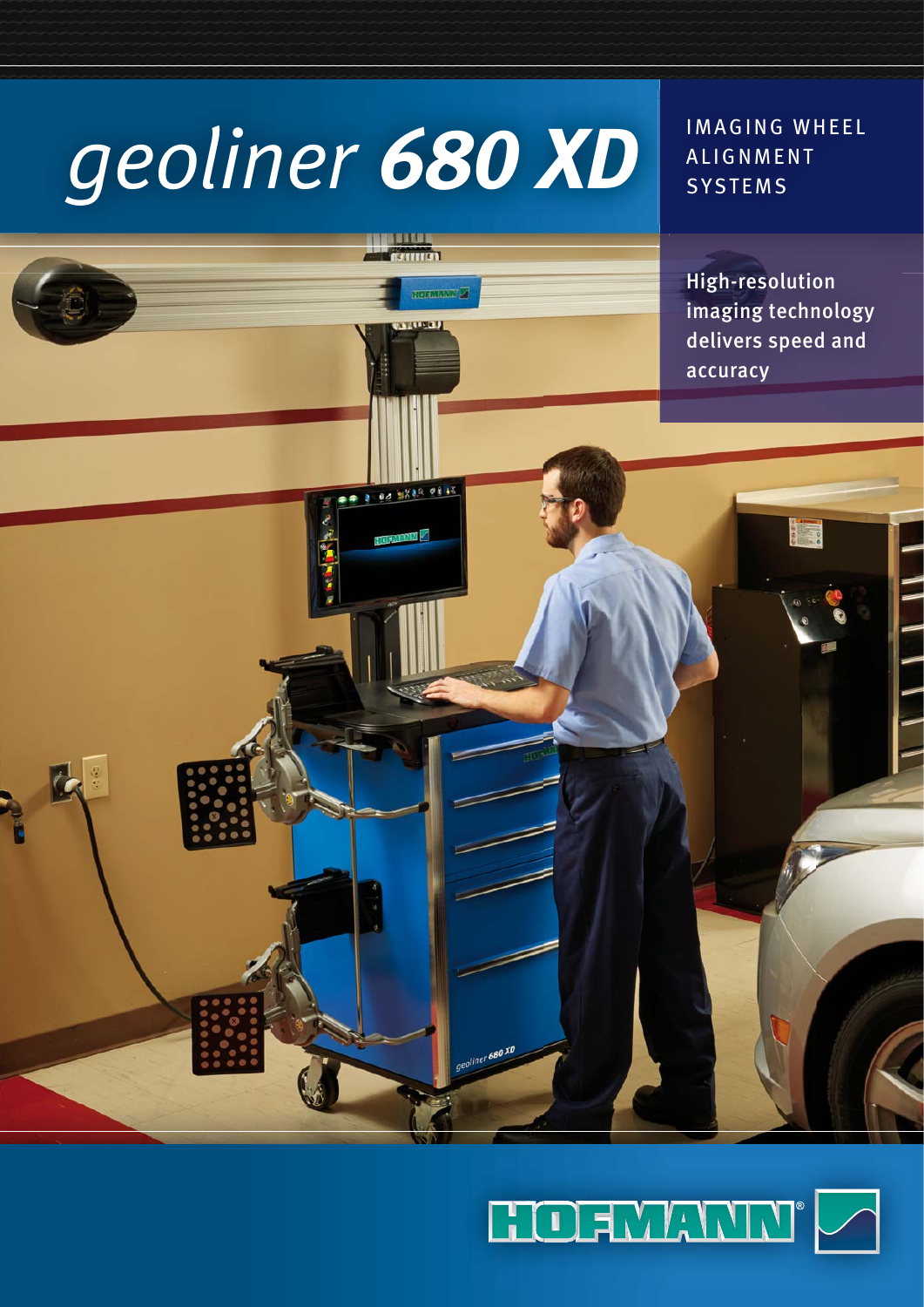# *geoliner 680 XD Fully featured,* **TO AMAND** *highly accurate wheel alignment systems*

#### VERSATILE, ACCURATE HARDWARE

- **-** High-resolution cameras produce accurate, live alignment readings and diagnostic data
- Passive front and rear XD targets improve durability with no electronics to damage
- Advanced XD targets and AC400 clamps are lightweight, durable and impact resistant

#### ADVANCED DIMENSIONING\*

- Cross-diagonal\* measurements identify frame or structural damage
- Rolling Radius\* identifies mismatched tyre sizes – a potential cause of vehicle pulling and driver complaints

\* Patented and / or patent-pending features

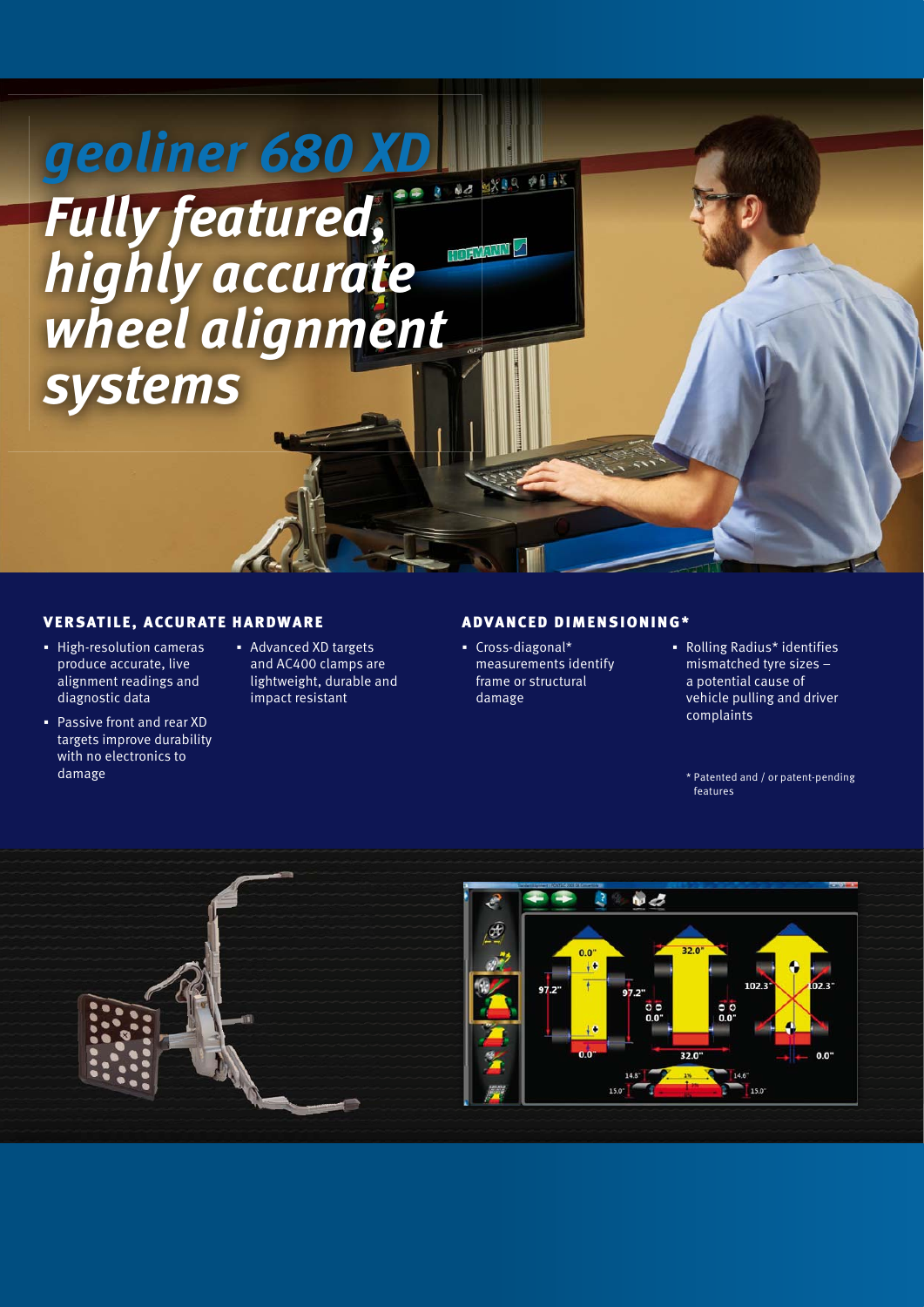## *geoliner 680 XD exclusive platinum features*



#### ADVANCED MEASUREMENTS

 Measurement design for advanced suspension trouble-shooting and modified suspensions. Includes advanced ride height entry, ProAckermann, graphical caster trail, scrub radius and SAI



#### QUICK ALIGNMENT CHECK

 Quickly identifies if a car needs alignment. Includes audit print-out to assist in the sale of services. Audit print-out allows dimensions and alignment to be shown on one simple print-out, perfect for collaboration with body shops

### *Available with the Hofmann AC400 quick wheel clamps*



#### SECURE CLAMPING WITHOUT TOUCHING THE RIM

- Only the tyre is contacted
- Clutch limited clamping force ensures accurate and repeatable results
- **Durable and lightweight magnesium** construction
- Alternatively, AC100 universal wheel clamps made of cast aluminum, with no limitation on tyre diameter



#### FAST AND EASY TO USE

- Clamping is accomplished with a single fast-action adjustment knob
- No accessories needed to accommodate the full range of tyre sizes
- Large, comfortable handle allows ergonomic use
- **XD** targets are lighter and take up less space than previous designs

#### AC400 CLAMPS WITH XD TARGETS

Weighing in at 3.3 kg (6.9 lbs) and measuring only 152 x 203 mm (6" x 8") in the front and rear, the AC400/XD package is the smallest and lightest we've ever made

#### RIDE HEIGHT\* MEASUREMENT

Measure ride height and obtain proper alignment specs for those vehicles requiring it

#### EZ-TOE\*

Turn the front wheels and access difficult adjustment points while still displaying centred toe readings

#### USER-FRIENDLY INTERFACE

Use available step-by-step instructions as a guide for completing even the most complex tasks

#### MANUFACTURER SPECS

Extensive OEM specs allow quick and accurate vehicle selection

#### VODI™

Vehicle Orientation Directional Indicator\* – guides the technician through the measurement process

#### HELP VIDEOS

View detailed videos of how to make needed adjustments to complete even the most complex tasks

\* Patented and / or patent-pending features